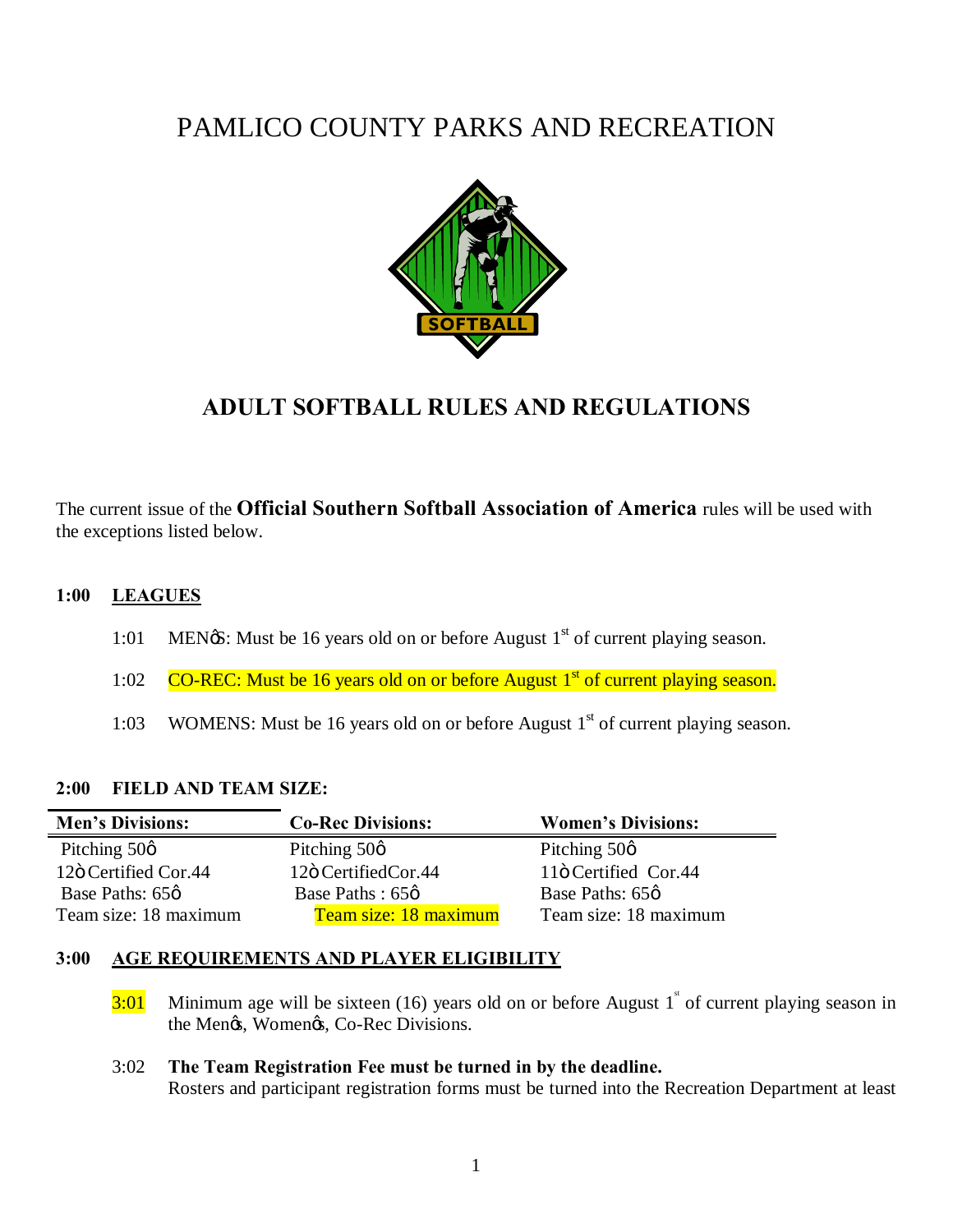(5) working days prior to the team t first scheduled league game. All players are required to sign a registration form before they are eligible for participation. Each teamos roster will be validated by the signature of the Recreation Director. This signature must be present on a teamos roster for the team to be considered legal for participation within the league.

- 3:03 Rosters may be submitted in person or by mail to Pamlico County Parks and Recreation Department, P.O. Box 488, Bayboro, NC 28515, or by fax to (252) 745-2301 or by e-mail ([recreation@pamlicocounty.org\)](mailto:recreation@pamlicocounty.org). Please call to verify that your roster has been received.
- 3:04 A player may participate on only one (1) team in any given league. Any player caught playing simultaneously on two (2) teams will be suspended from any further participation in the program for the remainder of the year. Each game that the player participated in will be considered a forfeit.
- 3:05 Additions and deletions to rosters must be made at the Pamlico County Parks and Recreation Office prior to the teams next game. Signed registration forms must be presented and on file before that player is considered eligible.
- 3:06 Additions and/or deletions to/from the regular season team roster will be accepted up to the  $2<sup>nd</sup>$ regular season game.
- 3:07 The Team Manager is responsible for keeping a copy of the signed, regular-season team roster in his/her possession on game days. These may be used to determine player eligibility during a protest.
- 3:08 No player may join a team if he/she has already played on another team in the same league in the same season. A player may play in different leagues, but may not switch teams within the same league during the same season.
- 3:09 Teams may carry a maximum of eighteen (18) players.
- $3:10$  A player must play in at least four (4) regular season games to be eligible to participate in tournament.

## **4:00 EQUIPMENT/UNIFORMS**

- 4:01 The teams will provide all regular season and tournament game balls. (Licensed 12ö .44 core  $375$  compression and  $11\ddot{\circ}$ .44 core  $375$  compression and must be stamped on the ball along with ASA or USSSA).
- 4:02 A catchers mask is recommended to be worn by catchers but are not mandatory.
- 4:03 Numbered, identical color shirts with similar shirt style and logo are mandatory for all teams. A one week grace period will be given to teams at the beginning of season to comply with this requirement. Field Supervisors will make all decisions concerning shirts in question. Players not meeting this requirement will not be allowed to play**. Note: Tank top style shirts are not**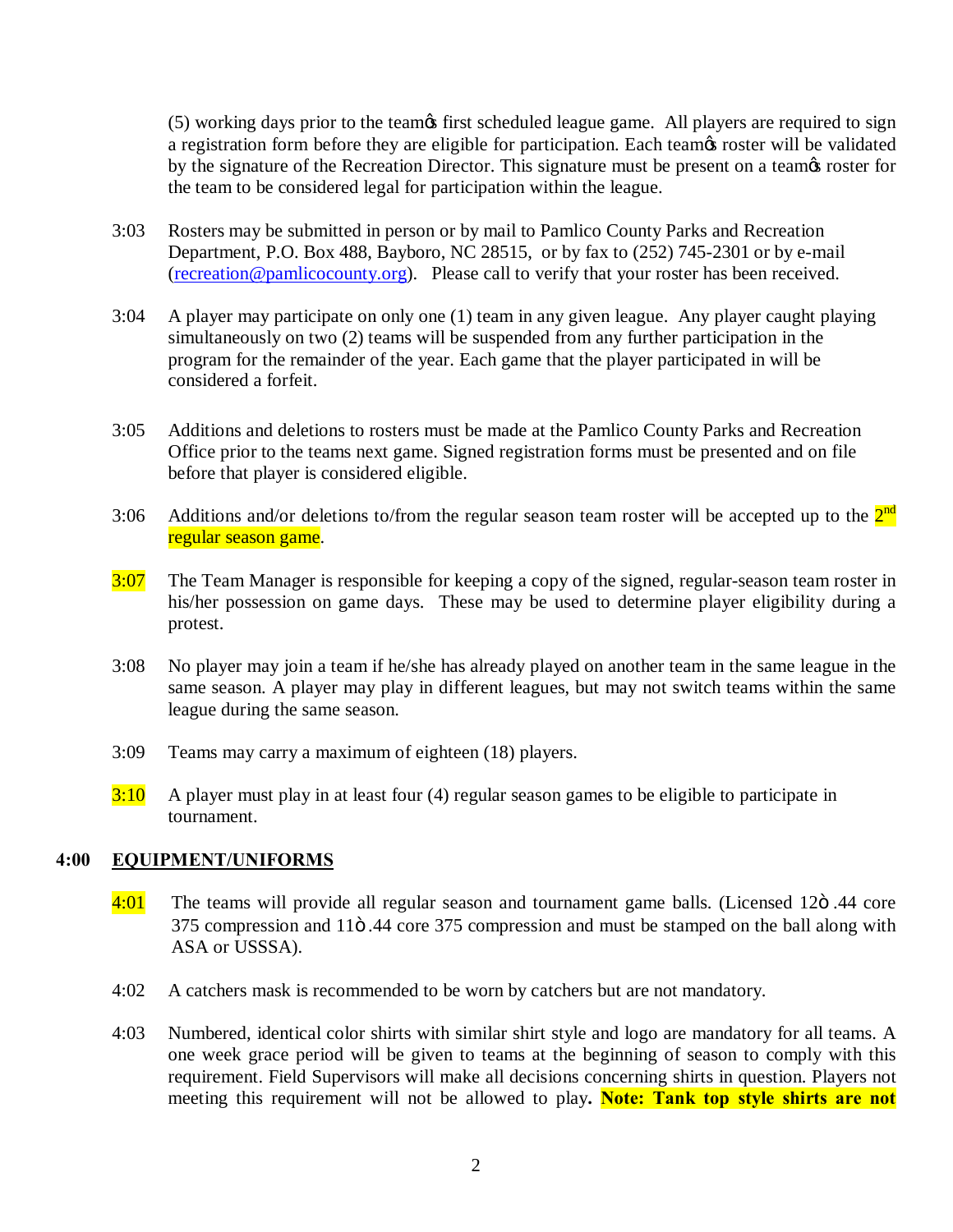#### **allowed.**

- 4:04 No metal spikes allowed. Molded cleats or tennis shoes are allowed.
- 4:05 Shoes are mandatory.
- 4:06 All bats shall have a safety grip of cork, tape composition material. The tape shall not be less than ten inches  $(10\ddot{o})$  from the small end of the bat. The bat shall be marked  $\ddot{o}$ Official Softball $\ddot{o}$ by manufacturer.

The following bats will be considered illegal for use in Pamlico County Parks and Recreation Adult Softball Leagues:

Miken Balance Series Bats Miken Ultra II Miken Ultra II Advanced Combat VIRUS VIRSP 3 (Female)

#### **For a more complete list, see the SSAA website, [www.ssaasoftball.com](http://www.ssaasoftball.com/).**

#### **BATS MUST NOT EXCEED 1.20.**

#### **5:00 SEASON GAMES**

- 5:01 League scheduling will be done by the Pamlico County Parks and Recreation Department. Schedules will be made available to team managers at least one week prior to season.
- 5:02 An official scorebook will be kept for all games. The Parks and Recreation department will supply a scorekeeper for this purpose.
- 5:03 League standings will be kept and used in determining regular season champions and/or tournament seeding. They will be posted on [www.pamlicocounty.org.](http://www.pamlicocounty.org/)
- 5:04 Officials will be furnished by the Parks and Recreation Department.
- 5:05 Each team is responsible for retrieving foul balls and home run balls.
- 5:06 Each team shall turn in a line-up card to the scorekeeper (10) minutes prior to game time.
- 5:07 Each team will consist of: ten (10) players or eleven (11) players including the additional hitter. If a team selects to use an additional hitter they must continue to use an additional hitter the entire game. The additional hitter may be replaced with any legal substitute.

**Co-Rec League will consist of three (3) females and seven (7) males. The additional hitter must be a female.**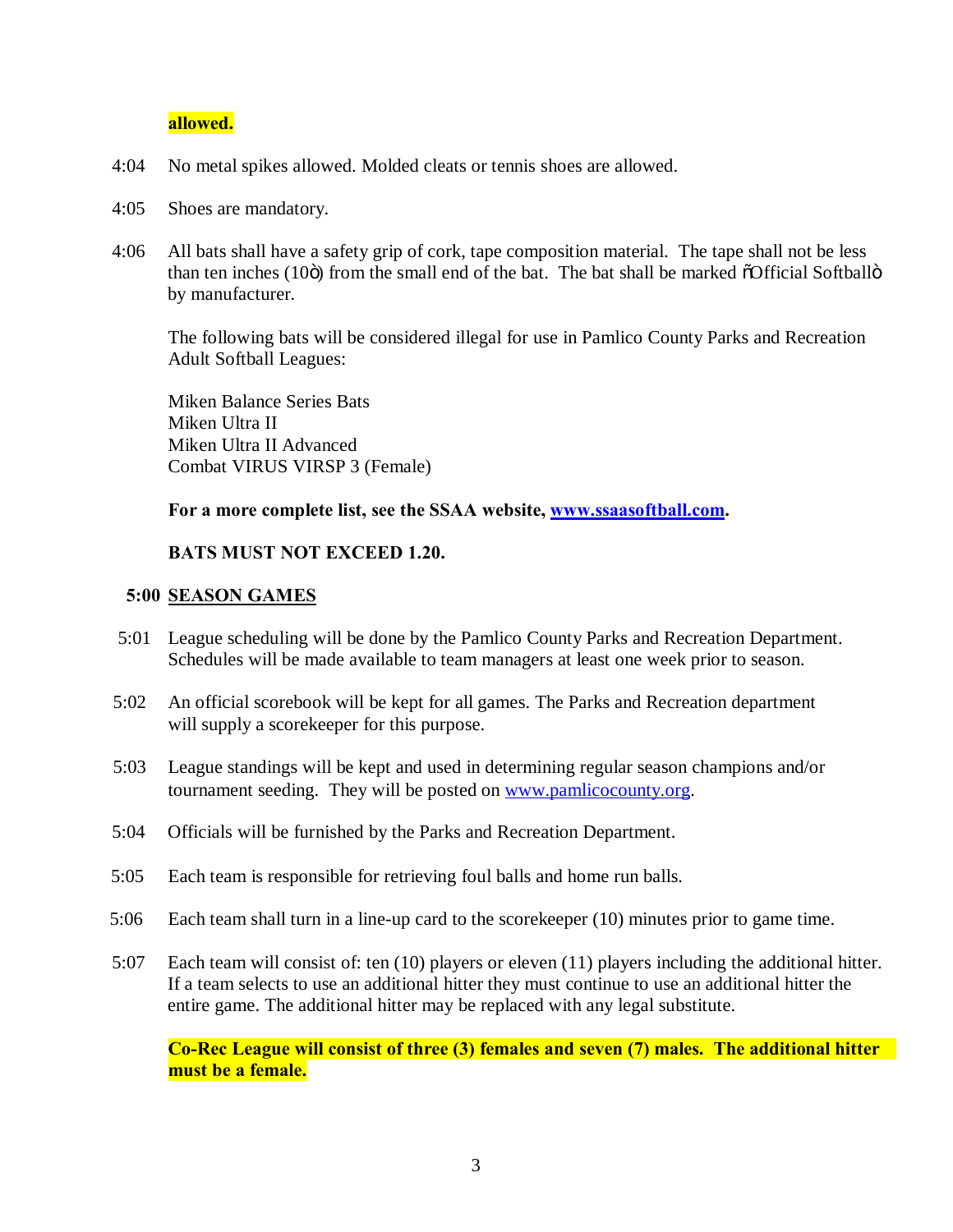#### 5:08 Minimum Player Rule

Mengs League A team will be allowed to start with a minimum of 8 players and must continue with at least 8 players or the game will be forfeited. Any additional team member arriving late must be added to the bottom of the batting order until reaching 10.

#### Co-Rec League

A team will be allowed to start with a minimum of 8 players and must continue with at least 8 players or the game will be forfeited. Six players must be of the same sex.

#### Women<sub>gs</sub> League

A team will be allowed to start with a minimum of 8 players and must continue with at least 8 players or the game will be forfeited.

#### 5:09 Game Length Rule

All games shall be (7) innings or 70 minutes of play whichever comes first. Four complete innings will constitute a complete game in the case of a rain out. If game is tied, during regular season, game will end in a tie. If a game is tied during post-season play, teams will play until completion of game. **The first pitch will determine the starting time of the game.** 

#### 5:10 Speed Up Rule

(a) Pitchers are allowed five (5) warm-up pitches the first inning and only one (1) Warm-up pitch between innings.

- (b) No infield after the start of the game
- (c) Ball thrown to pitcher after each out.

#### 5:11 Hitting Rule

A player will go to the plate with the count already one ball and one strike. After two (2) strikes on the batter, the second foul ball will result in an automatic out.

#### 5:12 Home Run Rule

#### Menos League

Modified D ball. 1 homerun hitter: First player to hit a homerun is the designated homerun hitter. Any homeruns hit after the first one are considered singles until that designated hitter is walked, then it is opened back up until the next homerun is hit.

#### Co-Rec League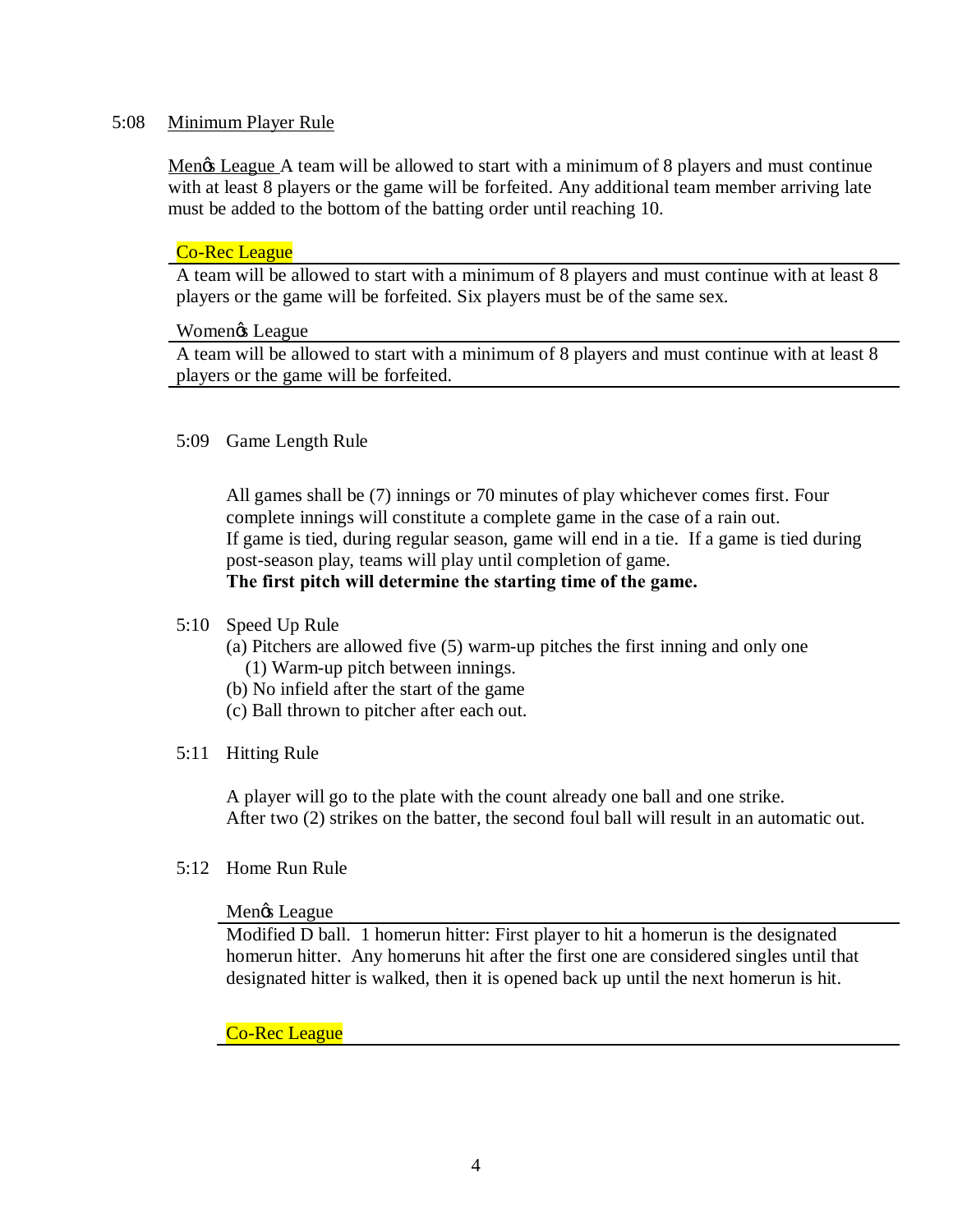Modified D ball. 1 homerun hitter: First player to hit a homerun is the designated homerun hitter. Any homeruns hit after the first one are considered singles until that designated hitter is walked, then it is opened back up until the next homerun is hit.

Women<sub>®</sub> League

Modified D ball. 1 homerun hitter: First player to hit a homerun is the designated homerun hitter. Any homeruns hit after the first one are considered singles until that designated hitter is walked, then it is opened back up until the next homerun is hit.

## 5:13 Thrown Bat Ruling

The penalty for a thrown bat will be as follows: 1-Incidental:  $(a)$  First offense  $\acute{o}$  team warning. (b)  $2<sup>nd</sup>$  offense 6 dead ball, batter out, runners may not advance.

2- Flagrant (intentional)

 (a) - Dead ball, batter out, runners may not advance. - No Warning necessary **Note:** It will be up to the official to determine if a player intentionally throws a bat.

## 5:14 **A PLAYER WHO IS BLEEDING, OR HAS AN OPEN WOUND, OR HAS AN EXCESSIVE AMOUNT OF BLOOD ON HIS OR HER UNIFORM, MUST LEAVE THE GAME AND MAY NOT RETURN PRIOR TO THE FIRST OPPORTUNITY FOR SUCH PLAYER TO RE-ENTER. IF THERE IS AN EXCESSIVE AMOUNT OF BLOOD ON THE UNIFORM, IT MUST BE CHANGED BEFORE THE PLAYER CAN RE-ENTER.**

5:15 Mercy Rule

Mercy Rule- if the visiting team has a 10 run lead after 4 innings or the home team has a 10 run lead after 3 ½ innings the game shall be called complete. If the visiting team has a 15 run lead after 4 innings or the home team has a 15 run lead after 3 ½ innings the game shall be called complete. If the visiting team has a 20 run lead after 3 innings or the home team has a 20 run lead after 2 ½ innings the game shall be called complete

- 5:16 Base stealing is not allowed.
- 5:17 The batter will be called out for intentionally bunting or chopping the ball downward. It is the responsibility of the umpire to determine if the batter intentionally bunted or chopped the ball.
- 5:18 The roll block and/or take out slide is illegal. All base runners must slide directly to the base and or attempt to avoid all contact with the defensive player. The penalty is the player being called out and ejected, with the possibility of suspension after the incident is reviewed by Parks and Recreation Staff.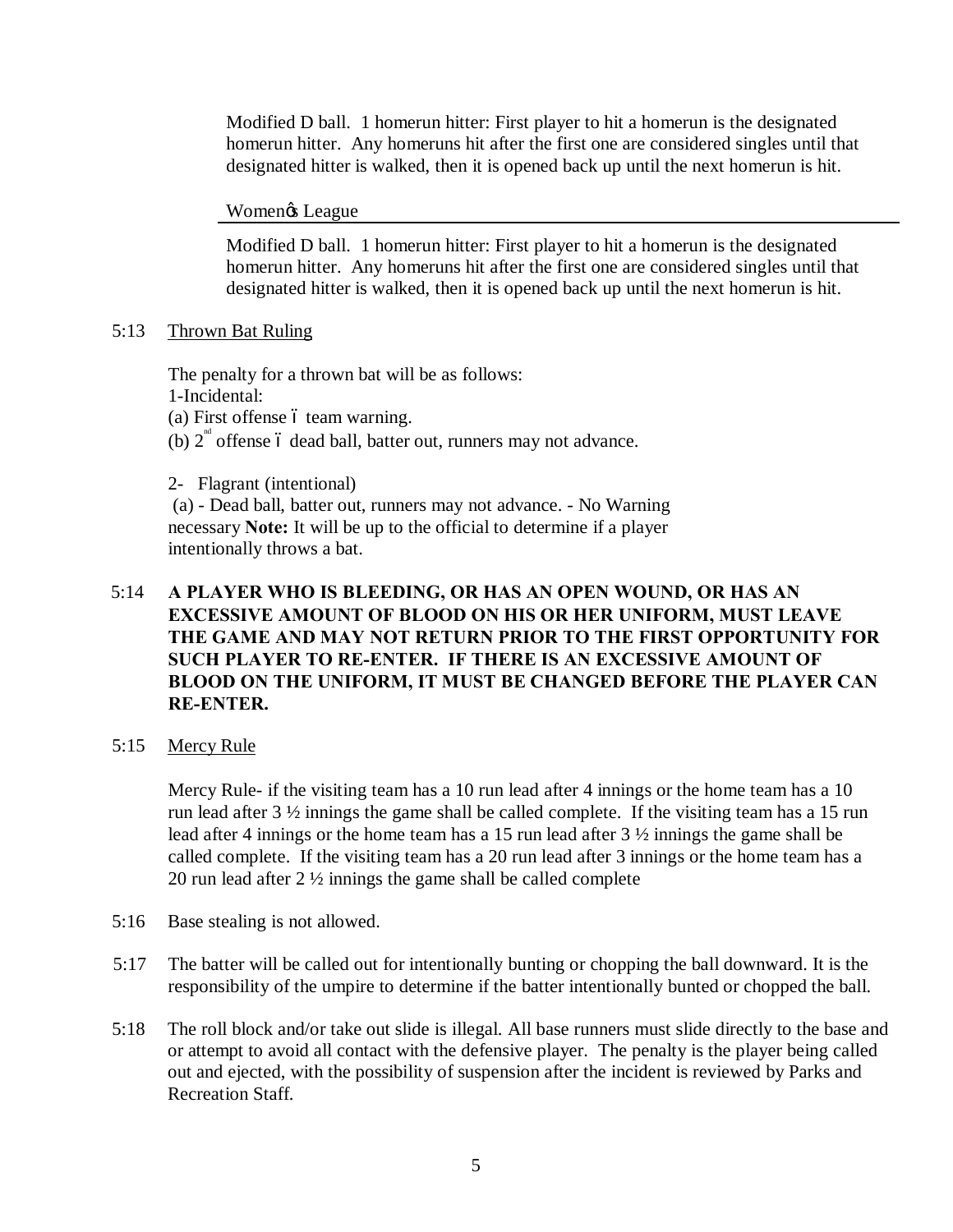#### **6:00 COMMISSIONER:**

- 6:01 The league Commissioner will be the Recreation Director.
- 6:02 All business concerning league operation will be sent through the offices of the Athletic Supervisor.
- 6:03 All decisions concerning policy and league operation will be made or approved by the Recreation Director.

#### **7:00 COMPLAINTS / INELIGIBLE PLAYERS/PROTESTS/FORFEITS:**

- 7:01 Complaints concerning officials, supervisors, & other aspects of the adult program must be put in writing and submitted to the Athletic Supervisor within 24 hours of the incident.
- 7:02 Notification of intent to protest must be legally made by telling umpire and facility supervisor so it can be marked in the official scorebook.
- 7:03 Protests must be submitted in writing. Protests must be received by 5:00 pm on the first working day after the game in question.
- 7:04 All protests must be accompanied by **a \$25.00 check Made Payable to the Pamlico County Parks and Recreation**. If the protest is determined to be valid, the check will be returned. If the protest is unsubstantiated the check will be deposited into the Pamlico County Parks and Recreation general fund.
- 7:05 Protest based on the umpires judgment or decision in calling plays will not be accepted. **THE ONLY PROTESTS ACCEPTED WILL BE FOR AN ILLEGAL PLAYER THAT PLAYED.**
- 7:06 Protests that shall be received and considered concern matters only of the following types: **THE ONLY PROTESTS ACCEPTED WILL BE FOR ILLEGAL PLAYER PARTICIPATION.**
- 7:07 An ineligible player(s) protest will be required to be submitted within fifteen (15) minutes from the conclusion of the ballgame. Teams using ineligible player(s) will be required to forfeit the games in which the ineligible player(s) played. Coaches who allow ineligible players to participate will be suspended one (1) game.
- 7:08 Opposing teams may challenge the eligibility of any player(s) prior to or during a game. The team manager and player(s) are required to produce identification, and documentation of player eligibility which reflects information provided on the teams signed roster. Teams using an ineligible player(s) will be required to forfeit the game in which the player(s) played.
- 7:09 Team Managers are the only participants allowed to file protests.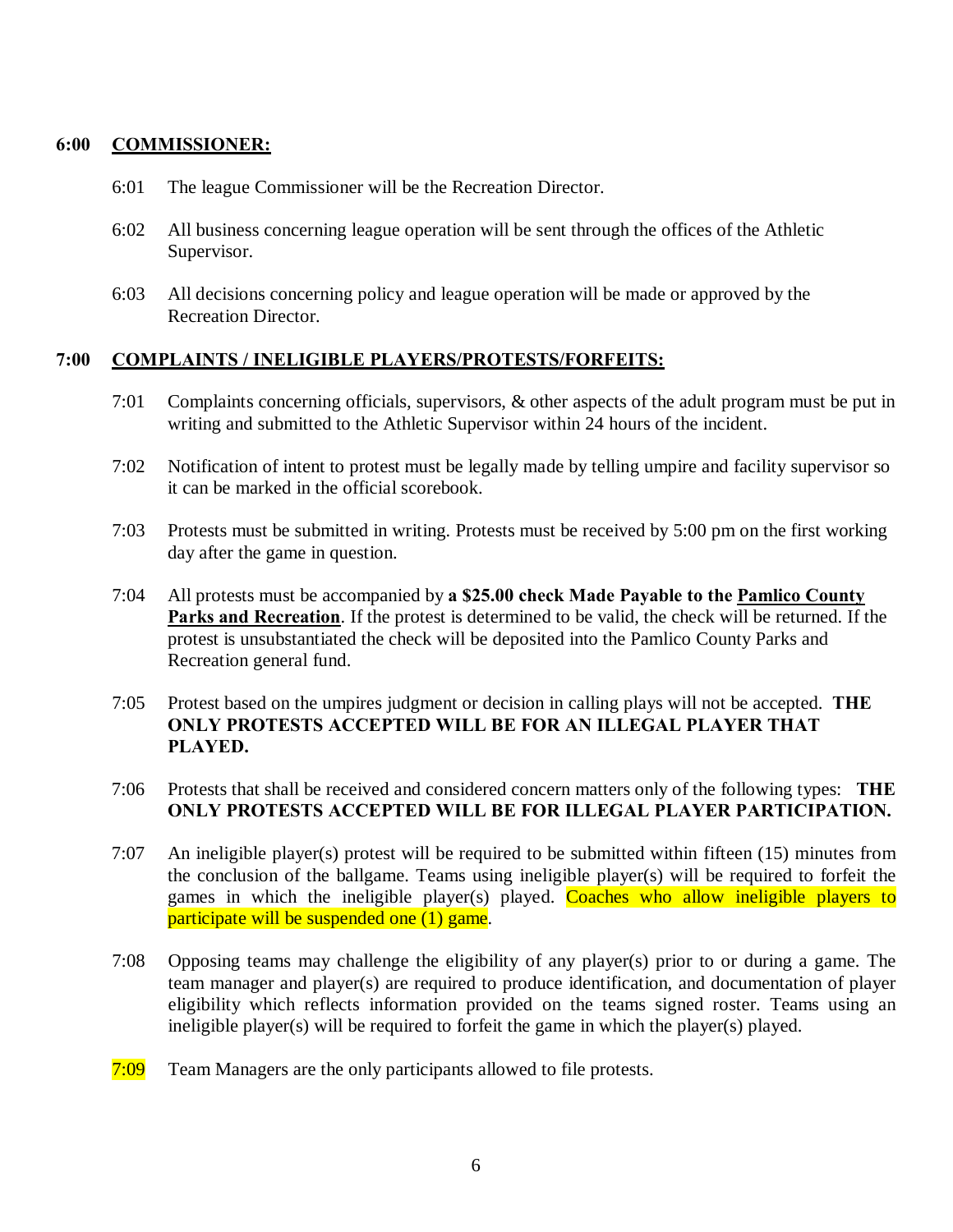- 7:10 Forfeit time will be ten (10) minutes after scheduled starting time **for the first game only!** All other games scheduled will begin at game time or immediately following the conclusion of the preceding game if it exceeds game time. For these games: game time is forfeit time.
- $7:11$  Teams are allowed two (2) forfeits. If a third forfeit occurs the team will be dropped from the league all games prior and after that point will be considered forfeits and no refunds will be given.

#### **8:00 POSTPONED GAMES/INCLEMENT WEATHER**

8:01 In case of inclement weather, coaches and participants should call the following number for a decision as to whether or not the game will be played**:** 

## *Pamlico County Parks & Recreation Message Line: (252)745-4240*

- 8:02 If no cancellation is listed, teams must report to the field and wait for the officials or field supervisor<sub>®</sub> decision.
- 8:03 Prior to the start of the game, the field supervisor or Recreation Department staff on duty will have sole authority to postpone or play the game. After the game begins, the officiating crew chief will have the sole authority to postpone or play the game.
- 8:04 Each of the surrounding areas are different when it comes to inclement weather. It may be raining where you are but at your field it may not be. **ALWAYS** make sure.
- 8:05 Make-up and unfinished games with less than 4 completed innings will be scheduled at the first available date. A memo indicating date and time of make-ups will be made available to the league coaches**. NOTE: Make-up games may or may not be scheduled on the leagues regular day of play.**

#### **9:00 TEAM MANAGER CONDUCT:**

9:01 All team managers must understand and agree to carry out the duties, responsibilities, and policies as established by the Recreation Department.

9:02 The team manager will be responsible for keeping unauthorized persons out of marked bench area.

- 9:03 Team managers must set good examples of sportsmanship. Do not tolerate poor player conduct in a game or at a game site.
- $9:04$  Only the team manager is allowed to discuss with an official in any manner the decision reached by the official.
- $9:05$  The team manager will be responsible for enforcing the ruling and decisions of the officials, field supervisors, and/or Parks and Recreation Department.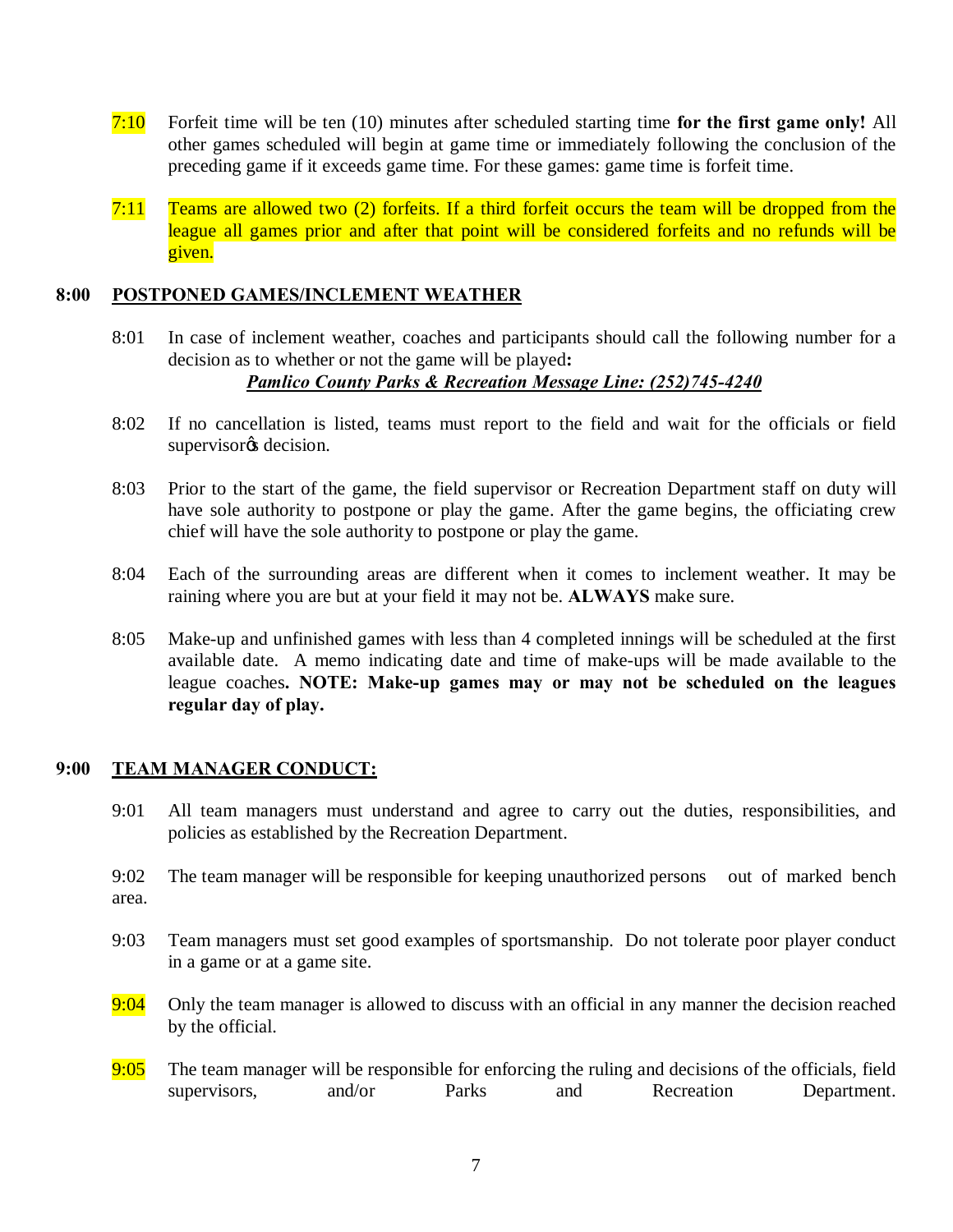#### **10:00 SPORTSMANSHIP/PLAYER CODE OF CONDUCT:**

- 10:01 No alcoholic beverages are allowed on park property. This includes athletic fields. This is a **STATE/COUNTY LAW.** If necessary, proper legal action will be taken to enforce this rule. **NO TOBACCO PRODUCTS -SMOKING, CHEWING, DIPPING, ETC...ARE ALLOWED ON THE PRACTICE OR PLAYING FIELD (THIS INCLUDES DUGOUTS).**
- 10:02 Players will be expected to conduct themselves in a mature manner. Profane or abusive language will not be tolerated and will be cause for immediate ejection.
- 10:03 Any team manager, player, or spectator who is ejected from a game will be suspended for at least two (2) games. The suspension could be longer depending upon the severity of the infraction, and based upon review of the incident by the Recreation Department.
- 10:04 Fighting and/or unsportsmanlike conduct **WILL NOT** be tolerated before, during, or after the game. If a player or coach pushes, shoves, or strikes a member of the other team, he/she shall be ejected and suspended from play for a minimal of two (2) games. Persons guilty of a second offense involving fighting shall be suspended for the remainder of the season.
- 10:05 No player shall, other than the team manager, discuss with an official in any manner the decision reached by the official.
- 10:06 No player shall be guilty of using unnecessary rough tactics in the play of the game against the body and person of an opposing player.
- 10:07 No player shall at anytime lay a hand on, push, shove, or strike, or threaten to strike or intimidate an official or field supervisor. Penalty will be suspension from participation in league for minimum of one year.
- 10:08 No player or team manager shall be guilty of personal verbal abuse upon any official for any real or imaginary wrong decision of judgment. The penalty for this type of conduct will be ejection from game and a minimum one game suspension upon review of incident.
- 10:09 No player shall be guilty of physical or verbal abuse, as an aggressor upon any player, official, spectator, or Recreation and Parks staff. The penalty for this type of conduct will be suspension from participation in league for a minimum of one year. .
- 10:10 Violation of Players Code of conduct-each violation by a player or team manager shall be put in writing on a complaint sheet by either officials, opposing team manager, and/ or field supervisor if applicable within twenty-four (24) hours of violation. **Suspensions of 1, 2, or 3 games and/or expulsion from league and/or tournament play will be the penalty for violation of the code. The extent of the suspension will be to the discretion of the Recreation Director.**

#### **11:00 TROPHIES**

11:01 A Team trophy will be awarded to regular season champion and to the runner-up in all leagues.